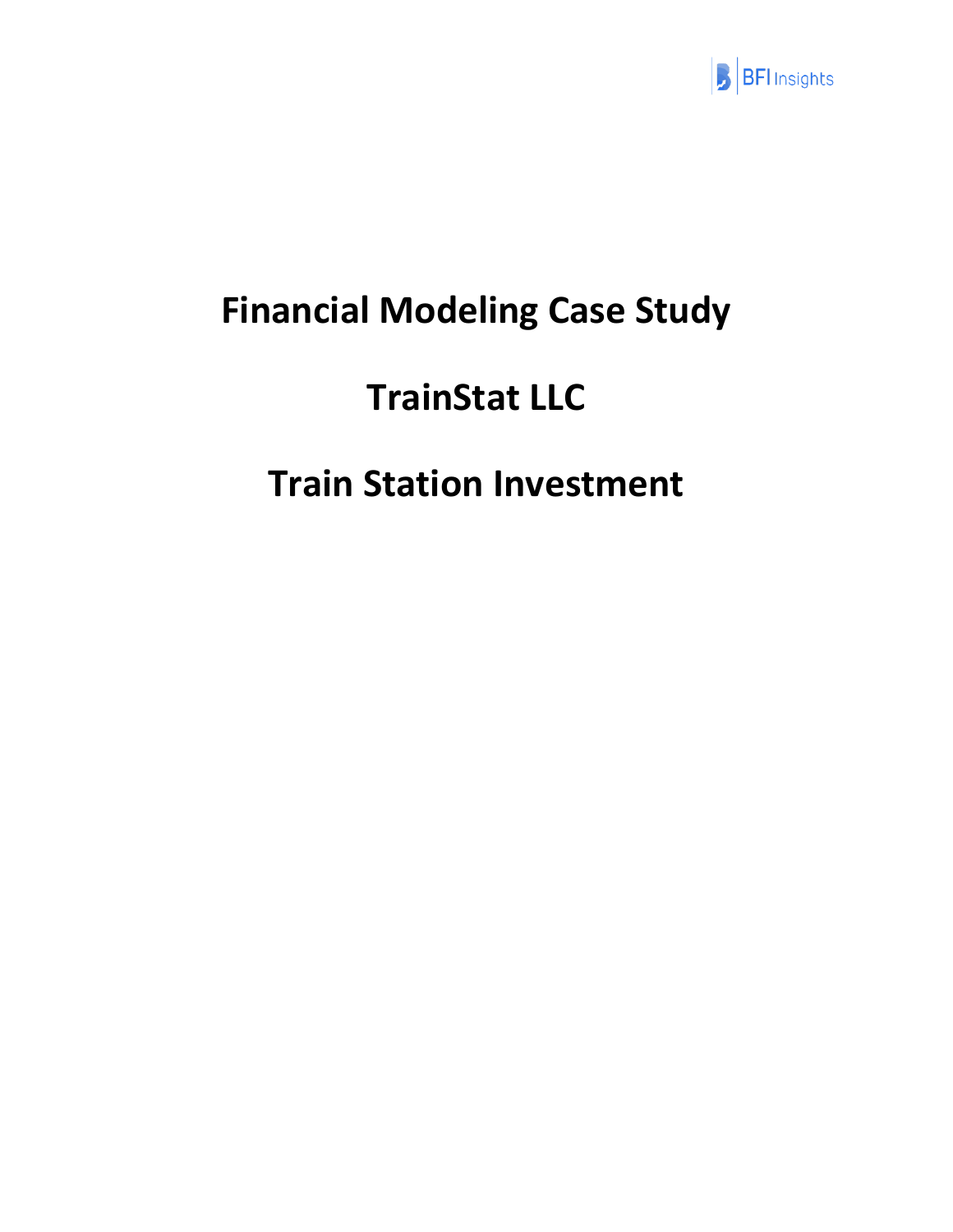

# **1. Project Outline**

## **1.1. Project Background**

You have been given 6 days to develop a financial model and estimate the value of TrainStat.

TrainStat is a Special purpose vehicle (SPV) that is set up to acquire a Train station. Your board is contemplating whether it should finance the acquisition and further development of the train station.

TrainStat transaction is to be completed on 31 December 2021. The terminal concession contract is for 20 years without renewal, at the end of the concession contract, TrainStat will be liquidated.

You have been advised that the financial model should be a quarterly 3 statement model from the date of acquisition which should include a valuation based on the present value of shareholders distributions.

### **1.2. Economic Background**

The target train station will witness some increased revenue due to the new Free-Trade Zone and Tourist Centre in the region.

In the short term and medium-term there will be a spike in revenue due to people moving to the region and new companies springing up in the region.

### **1.3 Time Line**

| Events                          | <b>Date</b> | <b>Implications</b>                    |
|---------------------------------|-------------|----------------------------------------|
| Planned COD                     | 31 Dec 2021 | The project begins revenue generation. |
|                                 |             | Repayment of senior debt financing.    |
| Length of concession   20 years |             | Duration of revenue and cost forecast. |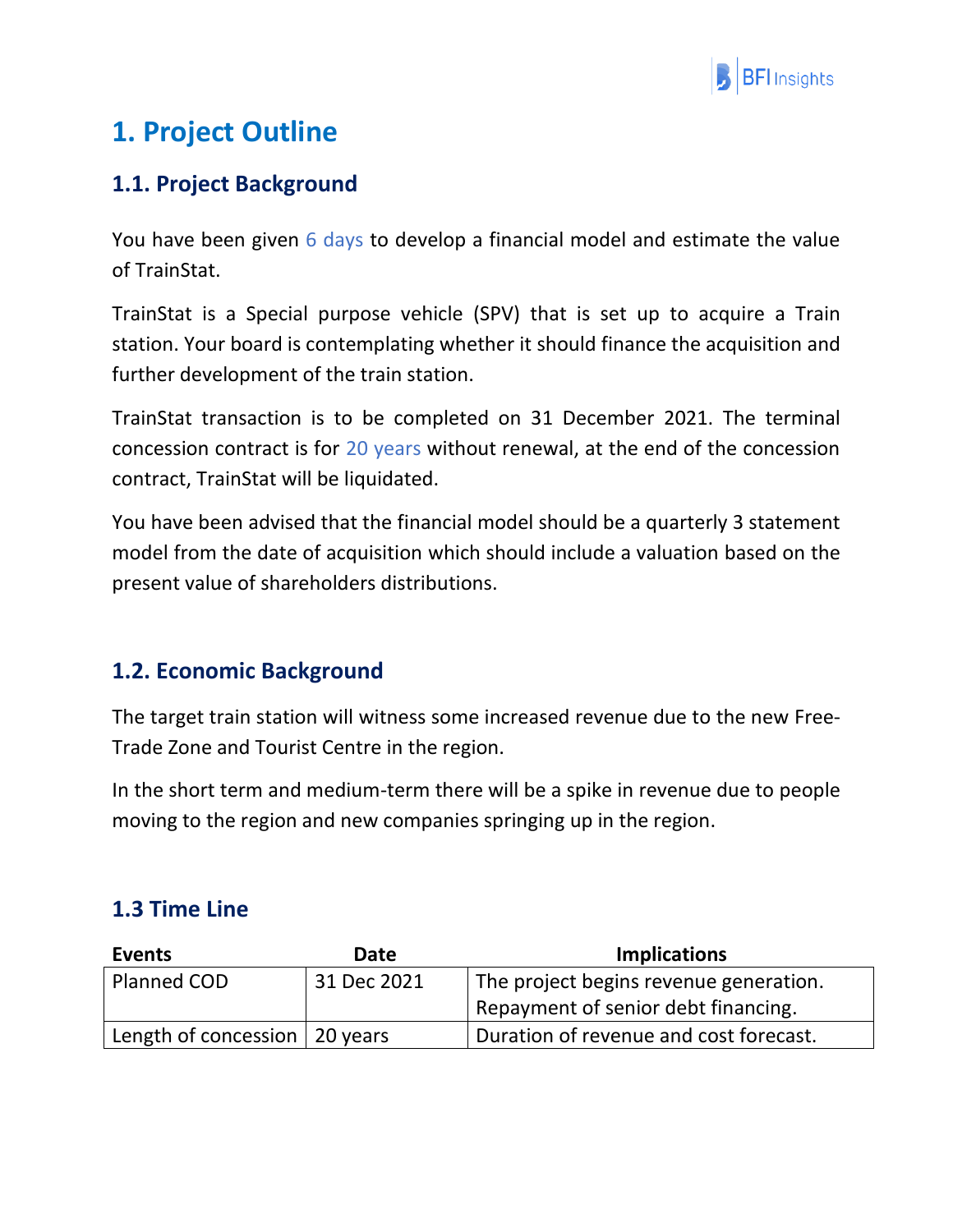

## **2. Operating Parameters**

### **2.1. Operating Revenue**

There are 2 forms of revenue available to the train station operator:

- 1. Passenger tax
- 2. Retail revenues

For the 2 revenue channels, the train station expects to receive a payment within 25 days.

You have the following details relating to the 2 forms of revenues>>

#### **2.1.1. Passenger Revenue:**

All trains arriving at the train station will be charged according to the number of passengers on board. From the train station, there are 6 routes used by different train companies. The data has been collated for the routes which include:

- i. The average number of trains that ply on each route,
- ii. The average number of arrivals per train on each route,
- iii. The average train capacity operating on each route,
- iv. The average train occupancy rate for each route.

The data collated for the routes can be found in the operation revenue sheet on the Model start file.

The average fare per passenger on 31 December 2021 is  $$6.25$  per passenger. The passenger fare will escalate in line with the consumer price index (CPI).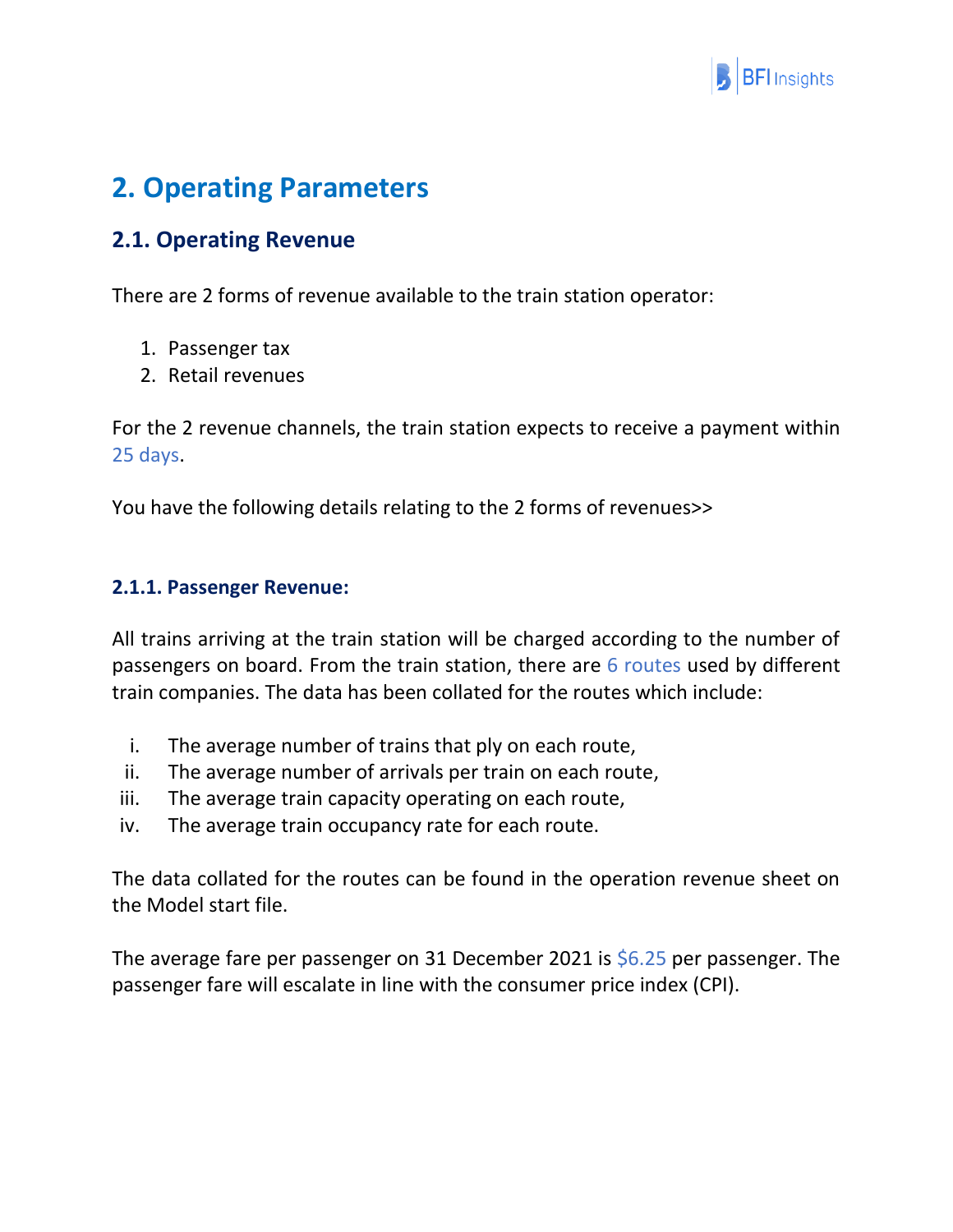

#### **2.1.2. Retail Revenues:**

There are several retail and restaurant concessions within the train station. They all pay a percentage of their revenue to the train station operator. The current arrangements are such that on average, 25% of revenue are payable to the train station operator for the use of space and utilities.

Analysis of recent retail data shows that on average customers pay \$3.70 per passenger. Retail revenue is expected to increase in line with CPI.

### **2.2. Operating cost**

The train station operator has two long term service contracts in place that cover all of the train stations operations. Which includes Handling contract and O&M contract.

#### **2.2.1. Handling contract:**

All handling activities such as loading, unloading and handling of parcels and goods are handled under a long service contract with a railway logistics support company. The contract has a fixed price amount of  $$4.5m$  per annum and a variable cost of \$550 per arrival.

Both costs are subject to CPI Index.

#### **2.2.1. O&M Contract:**

The operations and maintenance of the train station is handled by a single service provider who in turn subcontract to several other service firms. This contract includes cleaning and maintenance of the train station, IT, security etc. The contract has a fixed price amount of  $$3.3m$  per annum, before CPI Index.

Both contracts have a 35day payment term.

#### **2.2. Escalation**

Your consultant has provided you with an inflation forecast of 7.00% p.a. for the year starting 1 September 2021. The 5-year forecast says inflation will decrease by 1.00% p.a., such that by the year ending 1 Sep 2025 the forecast inflation rate is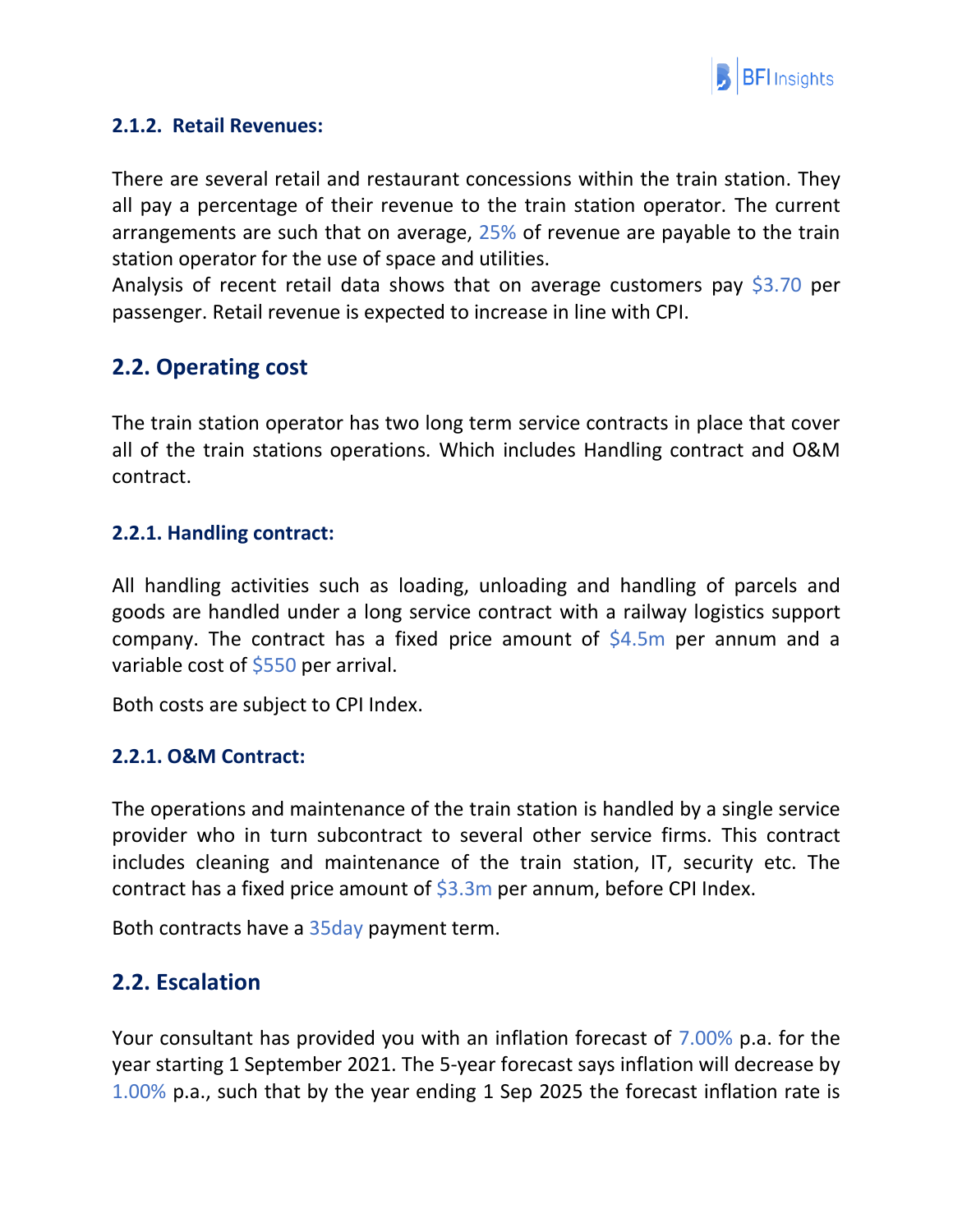

3.0% p.a. In addition, their prediction for the CPI value as of 31 December 2021 is 145.0.

Under the terms of the handling contract, negotiated in 2019, the fixed and variable costs will be adjusted in line with CPI from a base reference of 120.0 (the December 2020 value).

Similarly, the O&M contract value is based on an estimate provided back in January 2020 when CPI was 132.0

#### **2.3. Taxation**

TrainStat will be permitted to amortize the full  $$100$  million acquisition price for tax purposes. These deductions for tax purposes will be based on an allowance of 5% of the brought forward depreciable basis every three months. Any remaining tax value at the end of TrainStat's forecast operation can be completely written off (for tax) in that terminal period.

Taxes will be paid quarterly each year, at 30% of the taxable income calculated. If taxable income is negative, in any period the tax loss will be carried forward.

You are required to calculate Profit Before Tax (PBT), from which you will be able to calculate the P&L Tax Charge and any deferred tax liability.

#### **2.4. Depreciation**

The Non-current assets will be depreciated on a straight-line basis over the next 15 years. Their value is estimated at  $$100$  million. The following are the Additions to fixed asset with  $5$  years useful life.

| Investment / addition date | \$000s |
|----------------------------|--------|
| 31 Dec 2023                | 2,000  |
| 31 Dec 2024                | 1,000  |
| 31 Dec 2025                | 1,500  |
| 31 Dec 2026                | 1,000  |
| 31 Dec 2027                | 500    |
| 31 Dec 2028                | 1,000  |
| 31 Dec 2029                | 1,000  |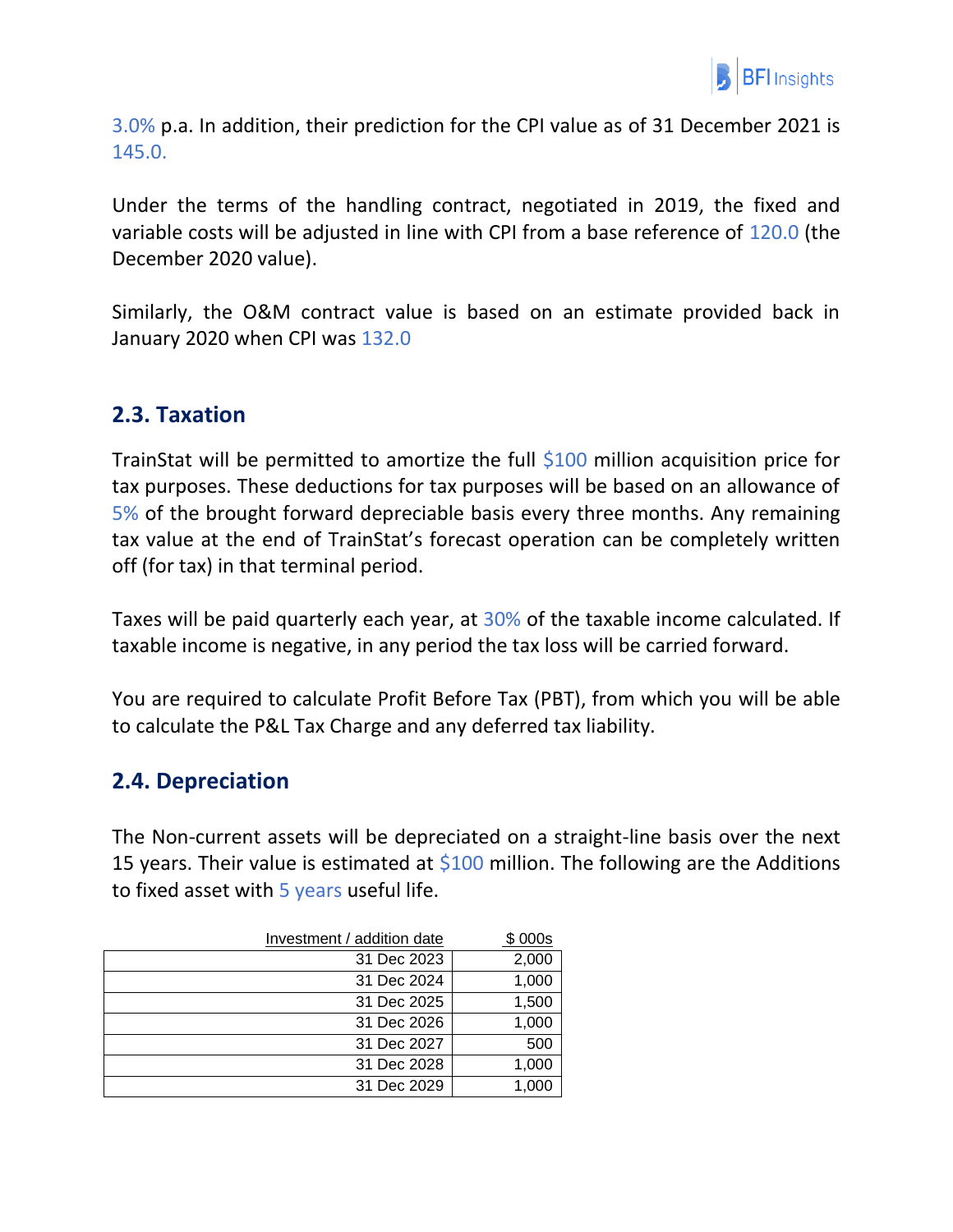

## **3. Project Finance and Valuation**

### **3.1. Finance**

The \$100 million acquisition price will be financed with 60% senior debt. The remaining financing requirement which is 40% will be provided in the form of ordinary share capital.

There are currently some options being considered for the repayment profile of the debt and your model should include the ability to easily switch between these options.

The outline term sheet you have received from the bank indicates that an all-in rate of 6.50% p.a. will be payable quarterly.

The loan covenant ratio is 1.3x.

You are required to compute the following ratio:

- Debt service cover ratio
- Current ratio
- Debt to equity
- Debt to EBITDA

#### **3.2. Shareholders Distribution**

You are required to summarize the various cash flows leading to Cash Flow Available for Dividends.

This should include a payment to redeem share capital in the last period of operation (i.e., when TrainStat is liquidated).

Dividends should be paid to the extent you have both sufficient cash and sufficient accounting profit.